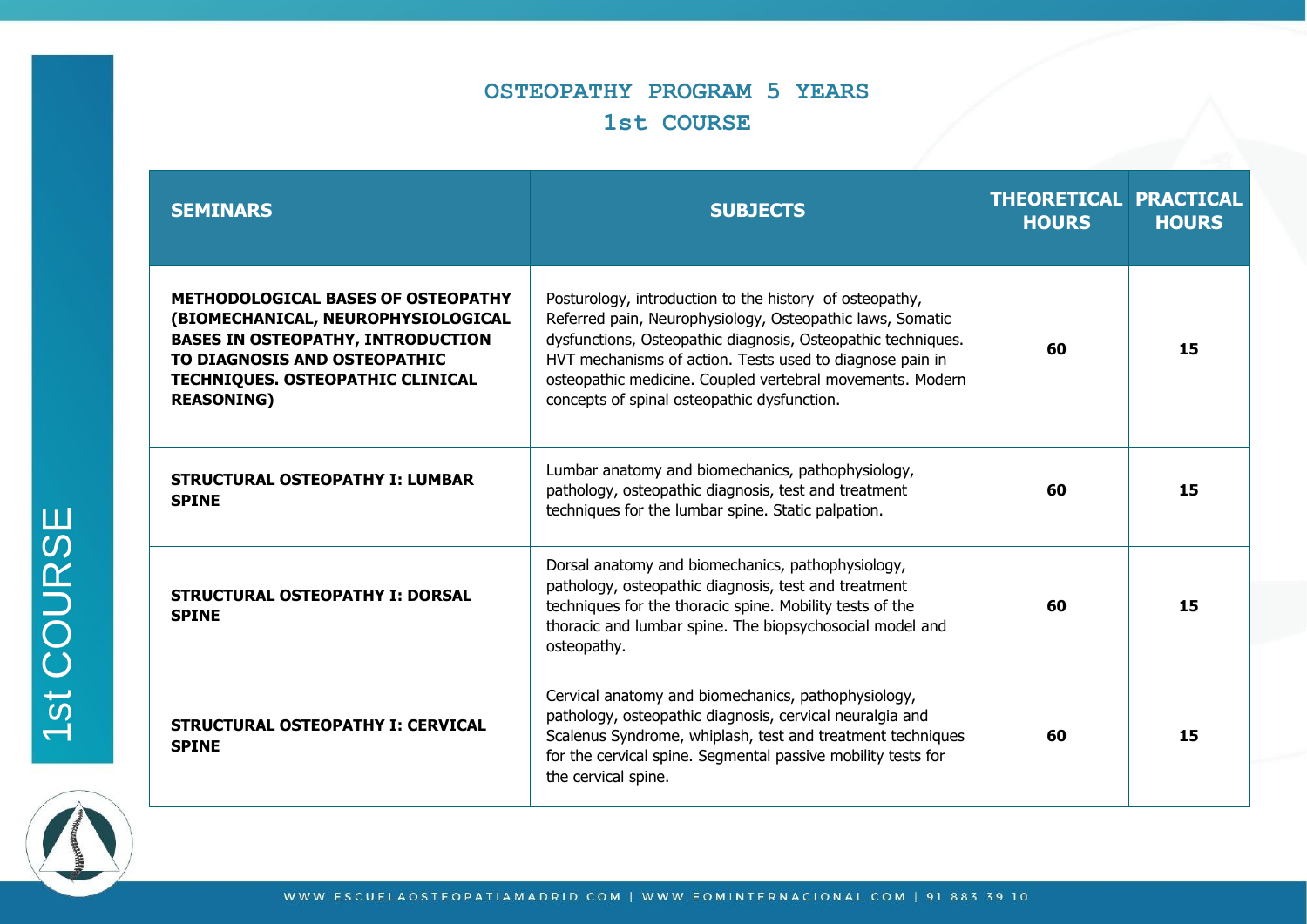| <b>STRUCTURAL OSTEOPATHY I: PELVIS</b>                                  | General features of the sacroiliac joint: anatomy and<br>biomechanics. Iliosacral dysfunctions, differential diagnosis,<br>osteopathic diagnosis, tests and treatment techniques.<br>Segmental passive mobility tests for the pelvis.                                                  | 70 | 21 |
|-------------------------------------------------------------------------|----------------------------------------------------------------------------------------------------------------------------------------------------------------------------------------------------------------------------------------------------------------------------------------|----|----|
| <b>STRUCTURAL OSTEOPATHY I: UPPER LIMB</b><br><b>I: SCAPULAR GIRDLE</b> | General features of the shoulder, biomechanics, differential<br>diagnosis, muscular pathology, scapular girdle anatomy,<br>glenohumeral joint, acromioclavicular joint, sternoclavicular<br>joint, Scapulothoracic joint. Tests and techniques. Spinal<br>manipulation action on pain. | 68 | 21 |
|                                                                         | Anatomy and biomechanics of the elbow, somatic<br>dysfunction of the elbow, functional evaluation of the elbow,<br>differential pathology of the elbow, muscle pathology, elbow<br>tendinitis, tests and techniques.                                                                   | 60 |    |
| <b>STRUCTURAL OSTEOPATHY I: UPPER LIMB</b><br>II: ELBOW, WRIST AND HAND | Wrist and hand, anatomy of the fingers, biomechanics of the<br>wrist, osteopathic dysfunction of the wrist, pathology of the<br>hand and finger, tests and techniques.                                                                                                                 |    | 15 |
|                                                                         | The thumb, differential diagnosis of the thumb, osteopathic<br>dysfunctions of the thumb, tests and techniques.                                                                                                                                                                        |    |    |
| <b>IMMUNE-NEUROENDOCRINE SYSTEMS</b><br><b>INTERACTIONS I (INE)</b>     | Analysis of the inflammatory process. The inflammatory<br>process from the osteopathic perspective. bone metabolism.                                                                                                                                                                   | 20 |    |

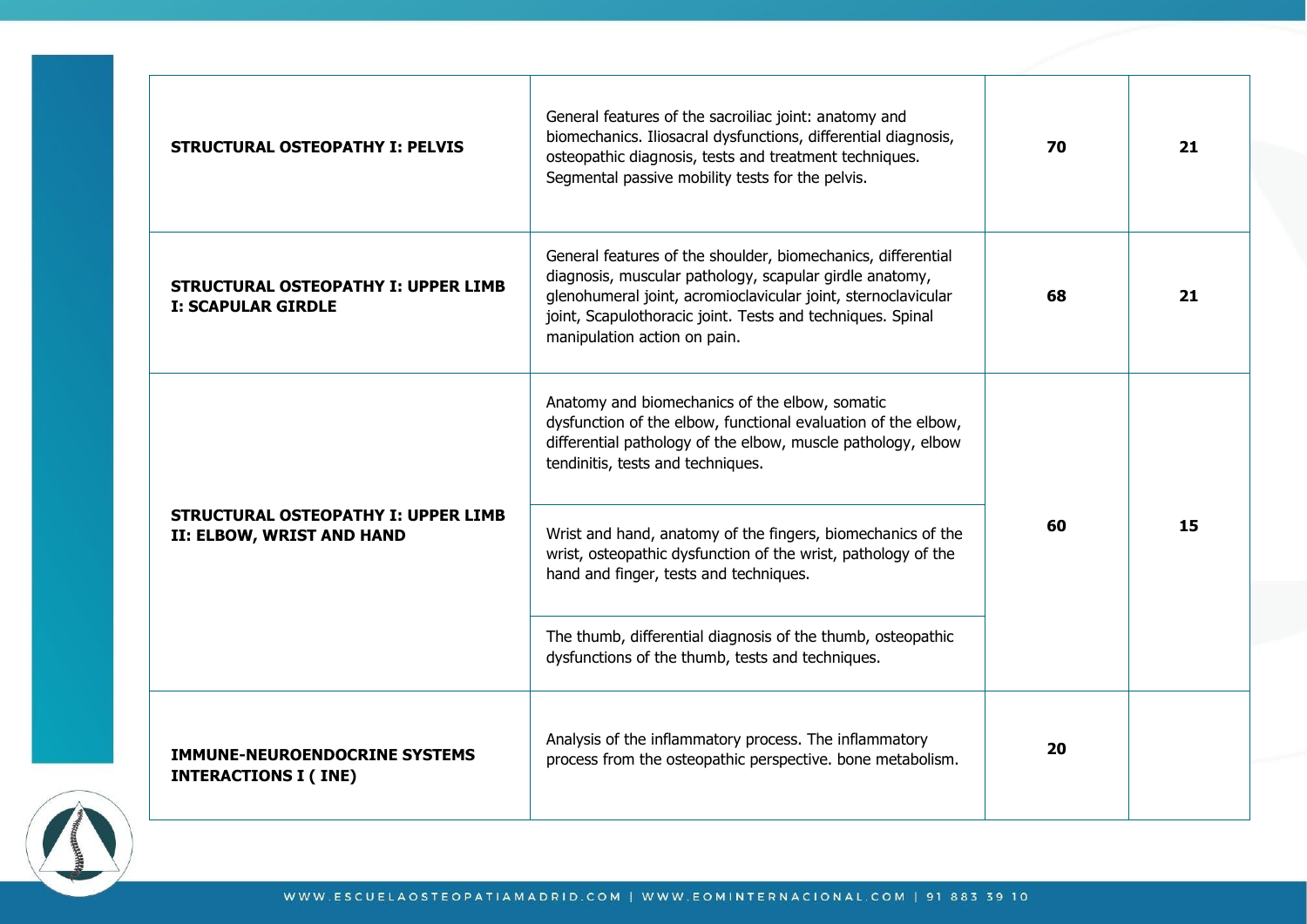|                               | <b>EMBRYOLOGY:</b> Introduction, Gametogenesis, Prenatal<br>period, Organogenesis process, Placenta.                                                                                                                                                                                   |     |  |
|-------------------------------|----------------------------------------------------------------------------------------------------------------------------------------------------------------------------------------------------------------------------------------------------------------------------------------|-----|--|
|                               | HISTOLOGY: Introduction, Classification, Lining epithelium,<br>connective, muscular and nervous tissue. Basic structure of<br>the central and peripheral nervous system.                                                                                                               | 20  |  |
|                               | <b>BIOMECHANICS I: VERTEBRAL COLUMN.</b> Physiology of<br>the spine and sacroiliac joint.                                                                                                                                                                                              | 25  |  |
| <b>MEDICAL PATHOLOGY I</b>    | <b>BIOMECHANICS II: UPPER LIMBS Physiology of the</b><br>shoulder, elbow, wrist and hand joints. The thumb.                                                                                                                                                                            | 15  |  |
|                               | <b>TRAUMATOLOGY I: VERTEBRAL COLUMN: Traumatic</b><br>pathology, fractures of the vertebral column, polytraumatized<br>patients.                                                                                                                                                       | 25  |  |
|                               | <b>TRAUMATOLOGY II: UPPER LIMBS: Traumatic</b><br>pathology, Fractures and other traumatic injuries of the<br>upper limb                                                                                                                                                               | 25  |  |
|                               | RHEUMATOLOGY. Evaluation, analytics, monoarthritis and<br>polyarthritis differential diagnosis, medical pathology.                                                                                                                                                                     | 25  |  |
| <b>RADIOLOGY I</b>            | Tests and procedures: diagnostic imaging I. Anatomy and<br>radiological pathology.                                                                                                                                                                                                     | 60  |  |
| <b>RESEARCH METHODOLOGY I</b> | Fundamentals of research in osteopathy, The scientific<br>method, The search for scientific information, Sources of<br>information and analysis of the scientific literature, Evidence<br>in structural Osteopathy, Evidence in visceral Osteopathy,<br>Evidence in cranial Osteopathy | 117 |  |

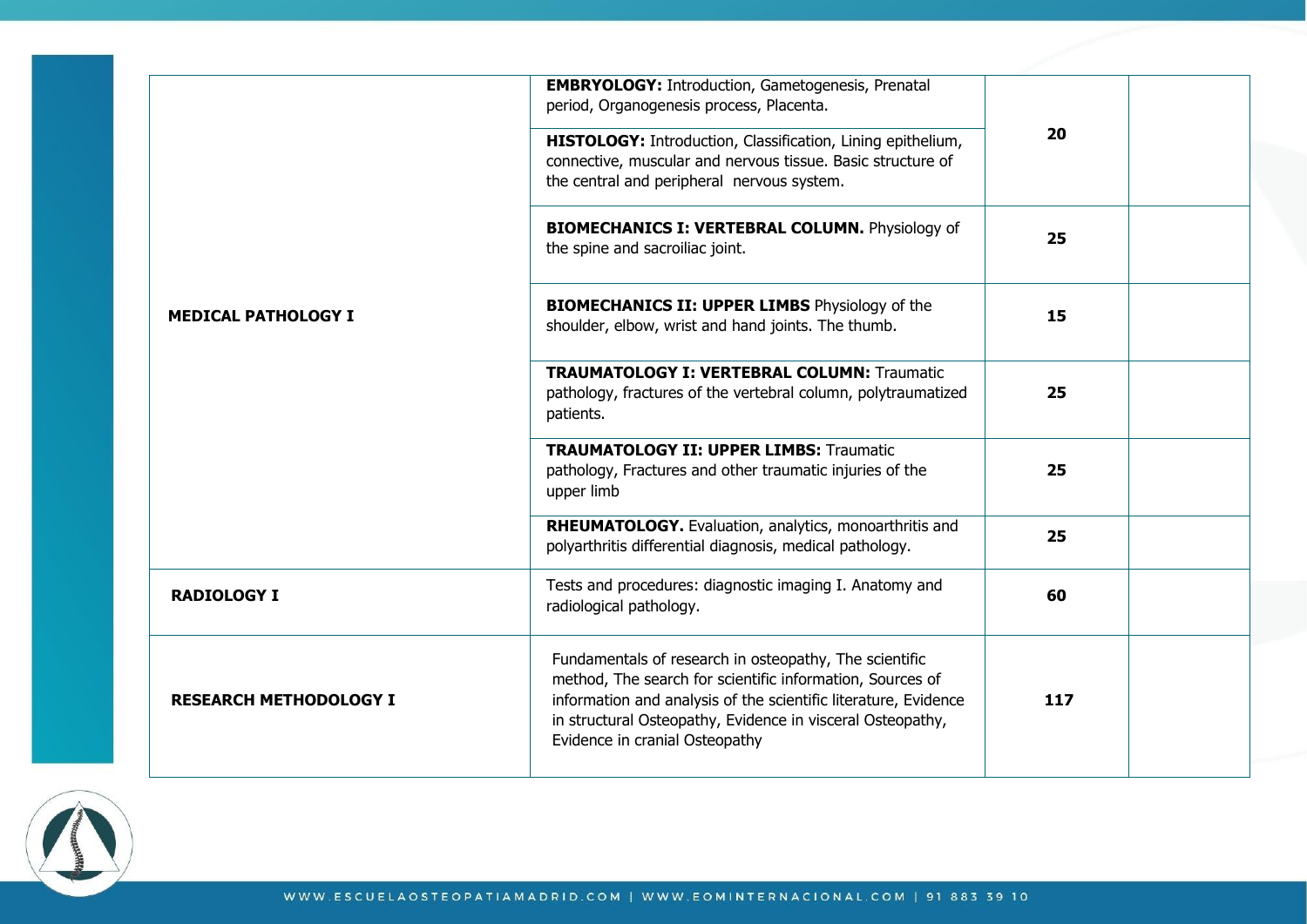#### **OSTEOPATHY PROGRAM 5 YEARS 2nd COURSE**

| <b>SEMINARS</b>                                                                                           | <b>SUBJECTS</b>                                                                                                                                                                                                                                                                                                                             | <b>THEORETICAL PRACTICAL</b><br><b>HOURS</b> | <b>HOURS</b> |
|-----------------------------------------------------------------------------------------------------------|---------------------------------------------------------------------------------------------------------------------------------------------------------------------------------------------------------------------------------------------------------------------------------------------------------------------------------------------|----------------------------------------------|--------------|
| <b>STRUCTURAL OSTEOPATHY II:</b><br><b>CERVICOLTHORACIC JOINT AND</b><br><b>CERVICOBRACHIAL NEURALGIA</b> | Anatomy and biomechanics of the cervicothoracic joint,<br>differential diagnosis, osteopathic diagnosis, somatic<br>dysfunctions of the cervicothoracic joint. Tests and<br>techniques. Mechanisms of action of HVT in the visceral<br>sympathetic system. Anatomy and biomechanics of C5C6,<br>diagnosis and osteopathic pathology of C5C6 | 68                                           | 21           |
| <b>STRUCTURAL OSTEOPATHY II:</b><br><b>THORACOLUMBAR JOINT AND</b><br><b>DIAPHRAGM.</b>                   | Anatomy and pathology of the thoracolumbar joint. Anatomy<br>and physiology of the diaphragm, pathology of the<br>diaphragm, osteopathic diagnosis, tests and techniques.<br>Effects of spinal manipulation on facilitation/central<br>sensitization.                                                                                       | 60                                           | 15           |
| <b>STRUCTURAL OSTEOPATHY II: THE</b><br><b>THORAX</b>                                                     | Anatomy and biomechanics of the ribs, rib pathology, rib<br>respiratory dysfunctions, respiratory injuries, rib subluxation,<br>visceral referred pain, pregnancy and gravity lines.                                                                                                                                                        | 60                                           | 15           |
| <b>STRUCTURAL OSTEOPATHY II: LOWER</b><br><b>LIMB: HIP AND KNEE</b>                                       | General features of coxofemoral joint, biomechanics,<br>differential diagnosis of the pelvis and hip, osteopathic<br>diagnosis and pathology of the coxofemoral joint, pathology<br>of the hip muscles, somatic dysfunctions of the hip,<br>treatment techniques.                                                                           | 60                                           | 21           |



2nd COURSE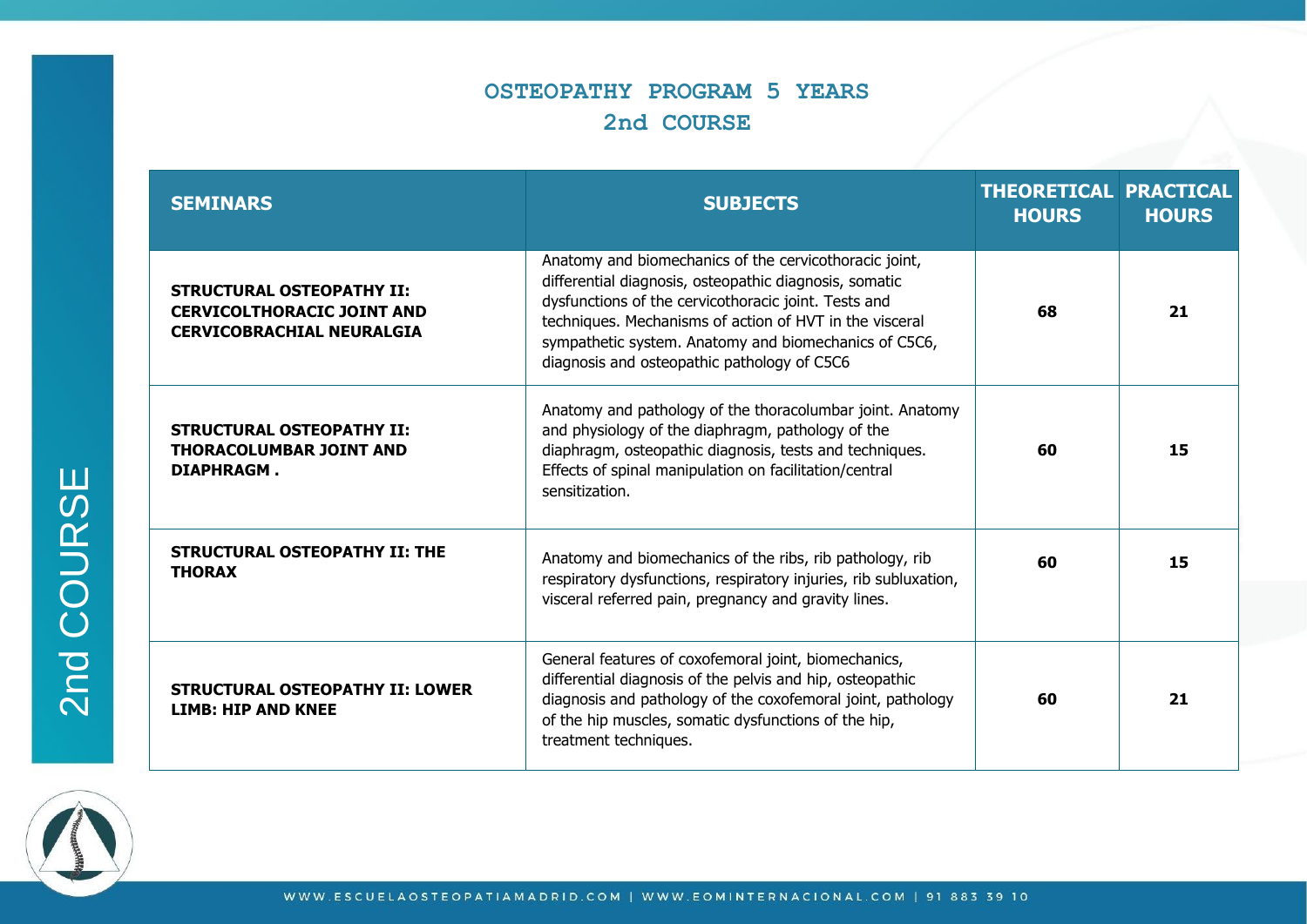|                                                                       | General features of knee pain, knee muscles, meniscus,<br>somatic dysfunctions of the knee, joint physiology of the<br>knee, differential diagnosis of the knee, tests and<br>techniques.                                                                                                   |    |    |
|-----------------------------------------------------------------------|---------------------------------------------------------------------------------------------------------------------------------------------------------------------------------------------------------------------------------------------------------------------------------------------|----|----|
| <b>STRUCTURAL OSTEOPATHY II: LOWER</b><br><b>LIMB: ANKLE AND FOOT</b> | Generalities of the foot, static disorders of the foot, anatomy<br>and biomechanics, tibiotarsal joint compression, differential<br>diagnosis, ankle and foot dysfunctions, pathology, muscle<br>pathology of the foot, tests and techniques.                                               | 68 | 21 |
| <b>INTEGRATING OF OSTEOPATHIC</b><br><b>CONCEPTS</b>                  | Notions of holism in osteopathic medicine, introduction to<br>the autonomic nervous system, introduction to cranial<br>osteopathy, scientific data cranial osteopathy, palpatory<br>morphology of the skull, results of osteopathy in other<br>fields, introduction to visceral osteopathy. | 60 | 15 |
| <b>IMMUNE-NEUROENDOCRINE SYSTEMS</b><br><b>INTERACTIONS II (INE)</b>  | Biochemistry and inflammation. Prostaglandins, tendinosis<br>and glutamate. Osteopathy, tendinopathy and rehabilitation.                                                                                                                                                                    | 20 |    |
|                                                                       | <b>BIOMECHANICS III: LOWER LIMBS.</b> Physiology of the<br>hip, knee and ankle joints. Foot architecture.                                                                                                                                                                                   | 11 |    |
| <b>MEDICAL PATHOLOGY II</b>                                           | <b>TRAUMATOLOGY III: LOWER LIMBS</b> Traumatic pathology,<br>Fractures and other traumatic injuries of the lower limb.                                                                                                                                                                      | 10 |    |
| <b>RADIOLOGY II</b>                                                   | Complementary tests: diagnostic imaging II. Bone radiology<br>and pathology.                                                                                                                                                                                                                | 60 |    |

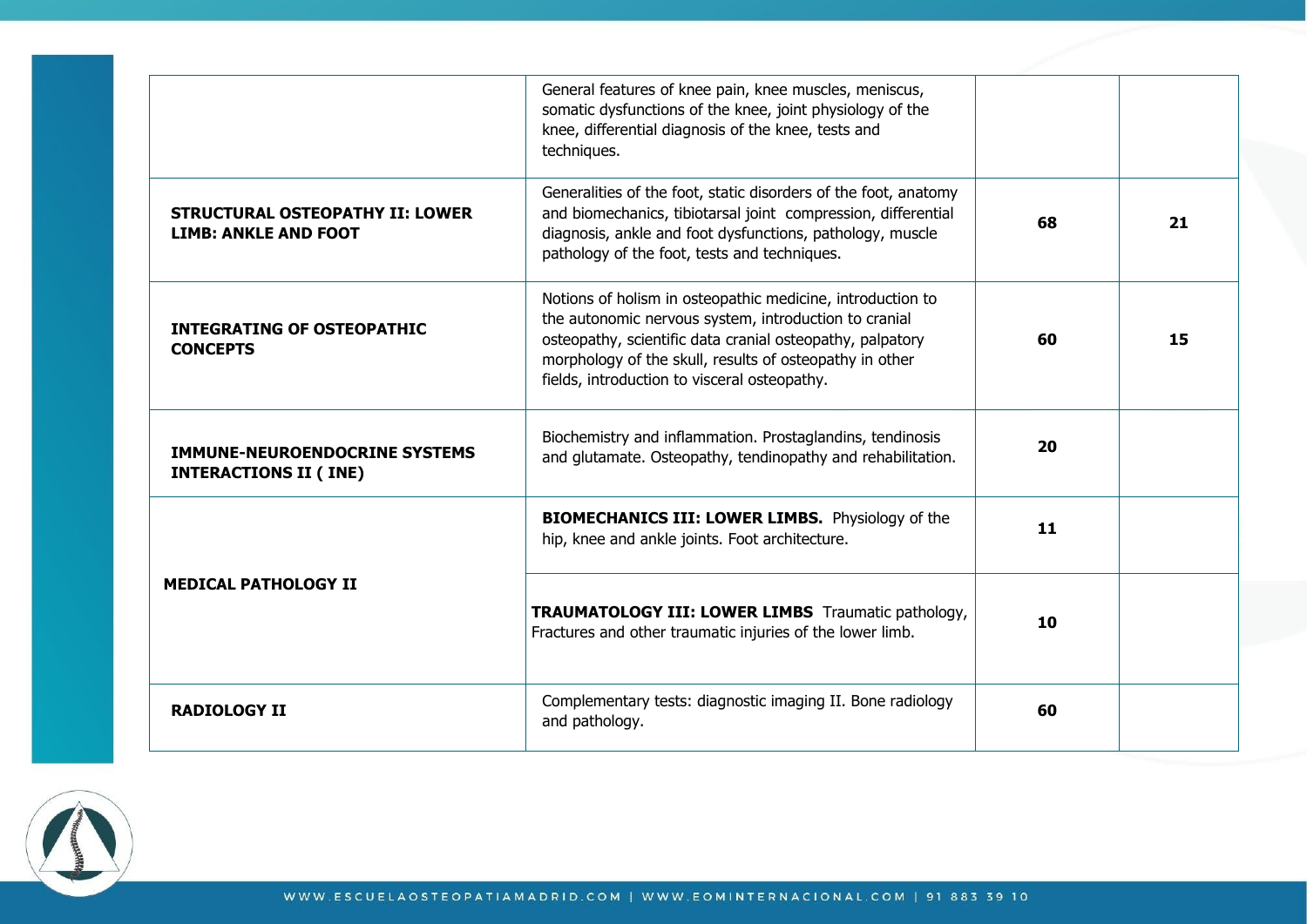| <b>ACTION IN EMERGENCIES</b>   | Generalities, Victim Assessment, Catastrophe Action, Basic<br>Vital Support, Basic Vital Support Instrumental, Shock,<br>Hemorrhages, Wounds, foreign Bodies, Burns, Thoracic<br>Pain, Intoxications, Emergencies, Action in CPR, Extremities,<br>thorax and abdomen, road traffic injuries, aquatic<br>environment injuries. | 15  |  |
|--------------------------------|-------------------------------------------------------------------------------------------------------------------------------------------------------------------------------------------------------------------------------------------------------------------------------------------------------------------------------|-----|--|
| <b>RESEARCH METHODOLOGY II</b> | Research designs, Research designs in Osteopathy, The study<br>population, Blinding and randomization, Development of a<br>research project in Osteopathy, Lines of research in Osteopathy                                                                                                                                    | 117 |  |

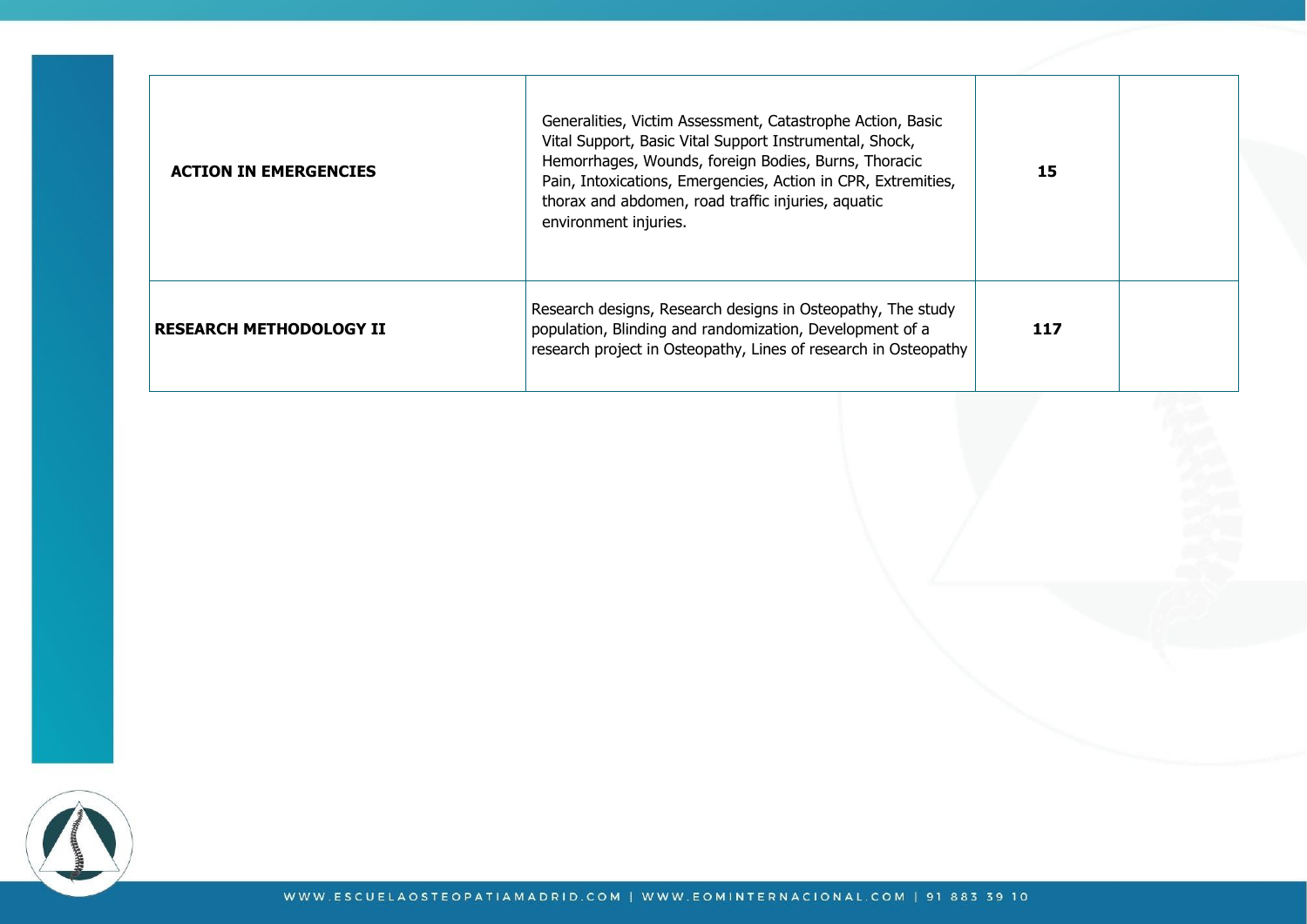#### **OSTEOPATHY PROGRAM 5 YEARS 3rd COURSE**

| <b>SEMINARS</b>                                                                                                                    | <b>SUBJECTS</b>                                                                                                                                                                                                                   | <b>THEORETICAL PRACTICAL</b><br><b>HOURS</b> | <b>HOURS</b> |
|------------------------------------------------------------------------------------------------------------------------------------|-----------------------------------------------------------------------------------------------------------------------------------------------------------------------------------------------------------------------------------|----------------------------------------------|--------------|
|                                                                                                                                    | Posturology. Footprint Measurements                                                                                                                                                                                               |                                              |              |
|                                                                                                                                    | Osteopathic approach to posturology                                                                                                                                                                                               |                                              |              |
| <b>STRUCTURAL OSTEOPATHY III:</b><br><b>OSTEOPATHIC TREATMENT OF DISC</b><br><b>HERNIATION, LUMBAR PAIN AND</b><br><b>SCIATICA</b> | Statistics on the osteopathic treatment of lumbar disc<br>herniations, post-surgical Fibroarachnoiditis. Disc anatomy<br>and biomechanics, Disc pathophysiology.<br>Differential<br>diagnosis of sciatica, osteopathic diagnosis. | 70                                           | 21           |
|                                                                                                                                    | Treatment of sciatica.                                                                                                                                                                                                            |                                              |              |
|                                                                                                                                    | Spondylolisthesis and spinal stenosis.                                                                                                                                                                                            |                                              |              |
| <b>AUTONOMIC NERVOUS SYSTEM</b>                                                                                                    | Generalities, Sympathetic ganglia, Cranial parasympathetic<br>system, Superior autonomic centers, Autonomic syndromes<br>of the cephalic region.                                                                                  |                                              |              |
|                                                                                                                                    | Physiology of the ANS, neurovegetative differential<br>diagnosis, neurovegetative functional pathology, visceral<br>dysfunctions,                                                                                                 | 60                                           | 15           |
|                                                                                                                                    | Osteopathic neurovegetative treatment                                                                                                                                                                                             |                                              |              |
|                                                                                                                                    | Neurovegetative plexuses, vagus nerve treatment protocol                                                                                                                                                                          |                                              |              |

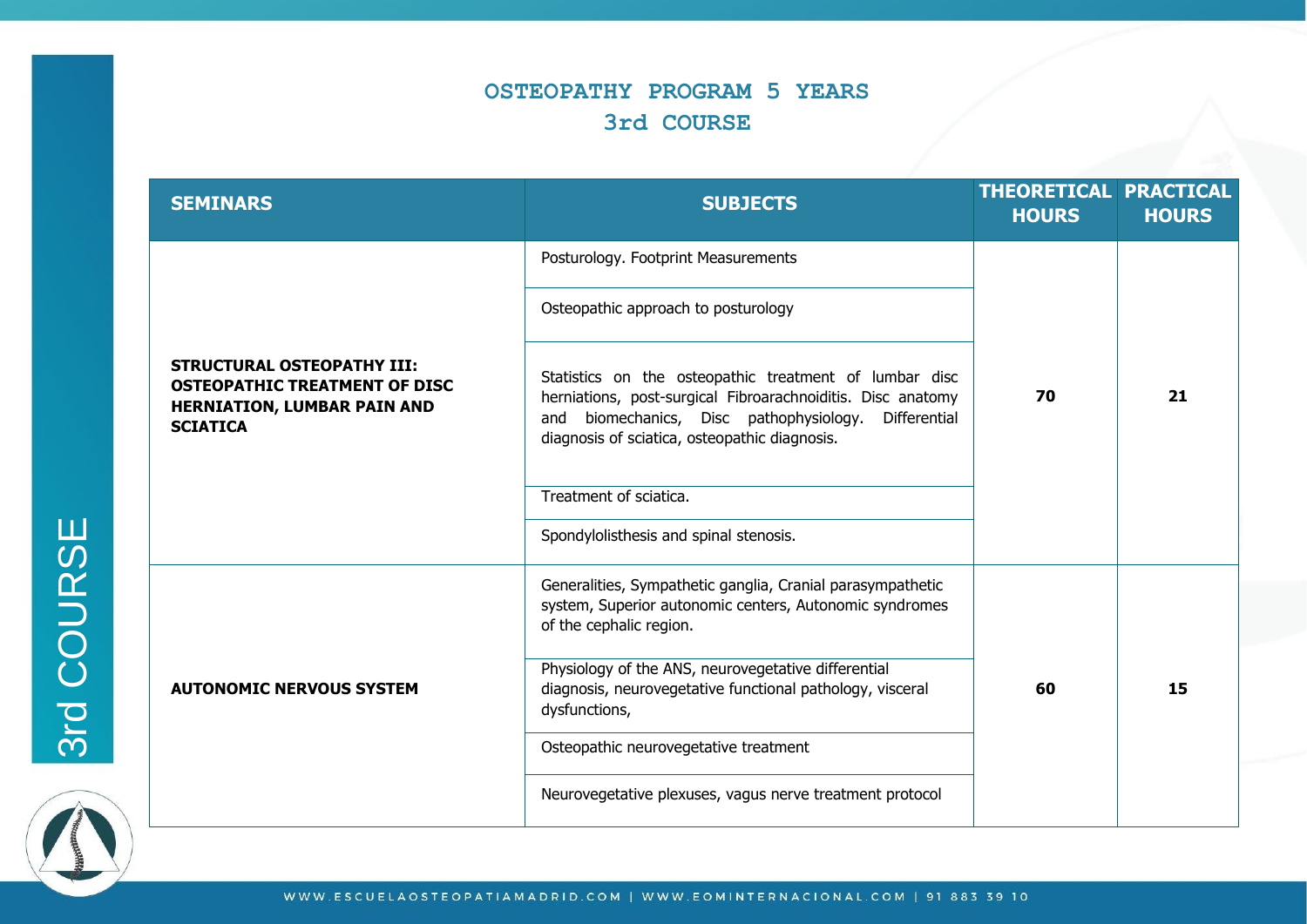| <b>CRANIAL OSTEOPATHY I:</b><br><b>SPHENOBASILAR JOINT</b>                        | Anatomy of the sphenobasilar, Biomechanics of the<br>sphenobasilar, Skull generalities, Skull fractures. Cranial<br>dysfunctions. General concepts, Diagnosis. Sphenobasilar<br>Scientific Studies, Sphenobasilar Treatments.                                                                                                                                                                     | 60       | 15 |  |
|-----------------------------------------------------------------------------------|---------------------------------------------------------------------------------------------------------------------------------------------------------------------------------------------------------------------------------------------------------------------------------------------------------------------------------------------------------------------------------------------------|----------|----|--|
| <b>CRANIAL OSTEOPATHY I: TEMPORAL,</b><br><b>OCCIPITAL AND PARIETAL BONE</b>      | TEMPORAL BONE: Anatomy, Biomechanics, Temporal<br>fractures, Traumatic osteopathic injuries, Temporal<br>osteopathic dysfunctions. Otitis. Diagnosis and treatment of<br>the Temporal bone.<br><b>OCCIPITAL BONE:</b> Anatomy, biomechanics, diagnosis,<br>medical pathology, osteopathic pathology and techniques<br>for the occipital bone.<br>PARIETAL BONE: Anatomy, biomechanics, diagnosis, | 68<br>60 | 21 |  |
| <b>CRANIAL OSTEOPATHY II:</b>                                                     | medical pathology, osteopathic pathology and techniques<br>for the Parietal bone.<br>Anatomy, biomechanics of the TMJ. The occlusion. TMJ                                                                                                                                                                                                                                                         |          | 15 |  |
| TEMPOROMANDIBULAR JOINT I                                                         | pathology and diagnosis. Test and Techniques.<br>Generalities                                                                                                                                                                                                                                                                                                                                     |          |    |  |
|                                                                                   | Anatomy of the stomach                                                                                                                                                                                                                                                                                                                                                                            |          |    |  |
|                                                                                   | The physiology of the movement                                                                                                                                                                                                                                                                                                                                                                    |          |    |  |
|                                                                                   | Osteopathic pathology of the stomach                                                                                                                                                                                                                                                                                                                                                              |          |    |  |
| <b>VISCERAL OSTEOPATHY I: DIGESTIVE</b><br><b>SYSTEM. GENERAL FEATURES OF THE</b> | Visceral diagnosis of the stomach                                                                                                                                                                                                                                                                                                                                                                 | 70       | 21 |  |
| STOMACH, DUODENUM AND PANCREAS                                                    | Digestive physiology of the stomach                                                                                                                                                                                                                                                                                                                                                               |          |    |  |
|                                                                                   | stomach treatment techniques                                                                                                                                                                                                                                                                                                                                                                      |          |    |  |
|                                                                                   | Duodenum                                                                                                                                                                                                                                                                                                                                                                                          |          |    |  |
|                                                                                   | Pancreas                                                                                                                                                                                                                                                                                                                                                                                          |          |    |  |

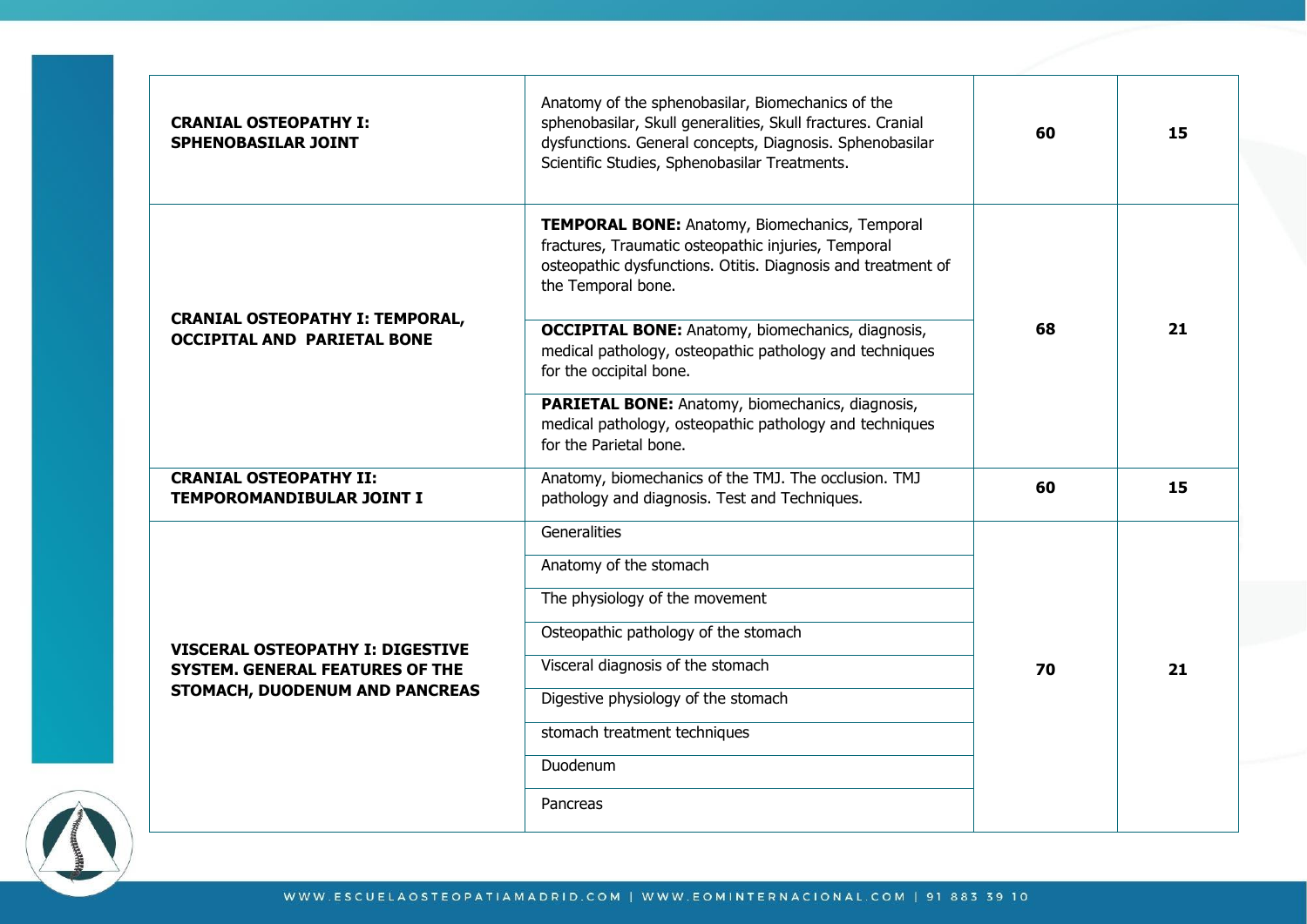| THE FASCIAL SYSTEM: 1st PART.                                         | History of myofascial release, embryology and histology,<br>functional classification, differences between neuromuscular<br>and myofascial trigger points, myofascial chains, generalities<br>of creeping techniques, fascial creeping techniques.                                                                                                                                                              | 60 | 15 |
|-----------------------------------------------------------------------|-----------------------------------------------------------------------------------------------------------------------------------------------------------------------------------------------------------------------------------------------------------------------------------------------------------------------------------------------------------------------------------------------------------------|----|----|
| <b>IMMUNE-NEUROENDOCRINE SYSTEMS</b><br><b>INTERACTIONS III (INE)</b> | clinical immunology. Biochemistry by diet and lifestyle,<br>Digestive system, Pancreas.                                                                                                                                                                                                                                                                                                                         | 20 |    |
| <b>MEDICAL PATHOLOGY III</b>                                          | NERVOUS SYSTEM I: ANATOMY, PHYSIOLOGY,<br><b>SEMIOLOGY AND PATHOLOGY.</b> General morphology of<br>the CNS, vascularization, functional organization of the<br>central nervous system, consciousness, memory, higher<br>functions of the CNS, morphological and functional<br>foundations of pain, sensory and motor pathways, pain<br>control systems, peripheral nervous system, autonomic<br>nervous system. | 20 |    |
|                                                                       | <b>NERVOUS SYSTEM II: SEMIOLOGY.</b> General assessment<br>of the neurological patient, Diagnostic tests, Mental status,<br>Language, Cranial nerves, Motor system, Coordination, gait<br>and statics, Muscular and osteotendinous reflexes,<br>Peripheral nervous system, Autonomic nervous system.                                                                                                            | 20 |    |
|                                                                       | <b>NERVOUS SYSTEM III: PATHOLOGY.</b> Classification,<br>Neurological syndromes, Infectious diseases, Atrophic<br>diseases, Dementias, Demyelinating diseases, Neuropathies,<br>Neuromuscular disorders. Other disorders.                                                                                                                                                                                       | 20 |    |
|                                                                       | <b>GASTROENTEROLOGY I: ANATOMY, PHYSIOLOGY</b><br>AND PATHOLOGY OF THE DIGESTIVE SYSTEM.<br>Anatomy of the digestive system, physiology of the digestive<br>system and pathology of the digestive system                                                                                                                                                                                                        | 15 |    |

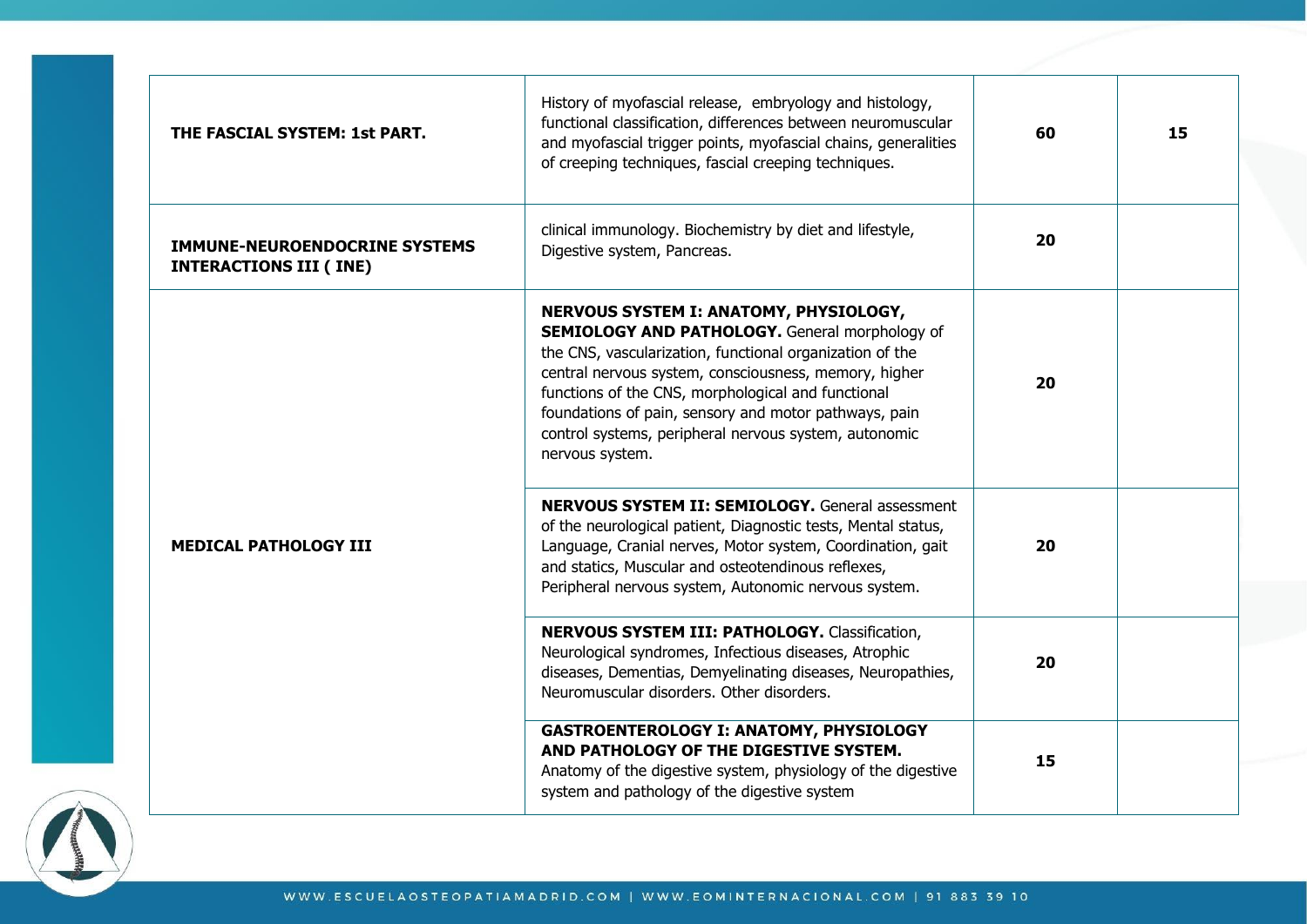| RADIOLOGY III                   | Complementary tests: diagnostic imaging III. Radiological<br>anatomy of the abdomen and skull traumatology.                                                          | 20  |  |
|---------------------------------|----------------------------------------------------------------------------------------------------------------------------------------------------------------------|-----|--|
| <b>RESEARCH METHODOLOGY III</b> | The study protocol, Measurement devices, Sampling<br>methods, Calculation of the sample size, The pilot study, The<br>study variables, The study selection criteria. | 118 |  |

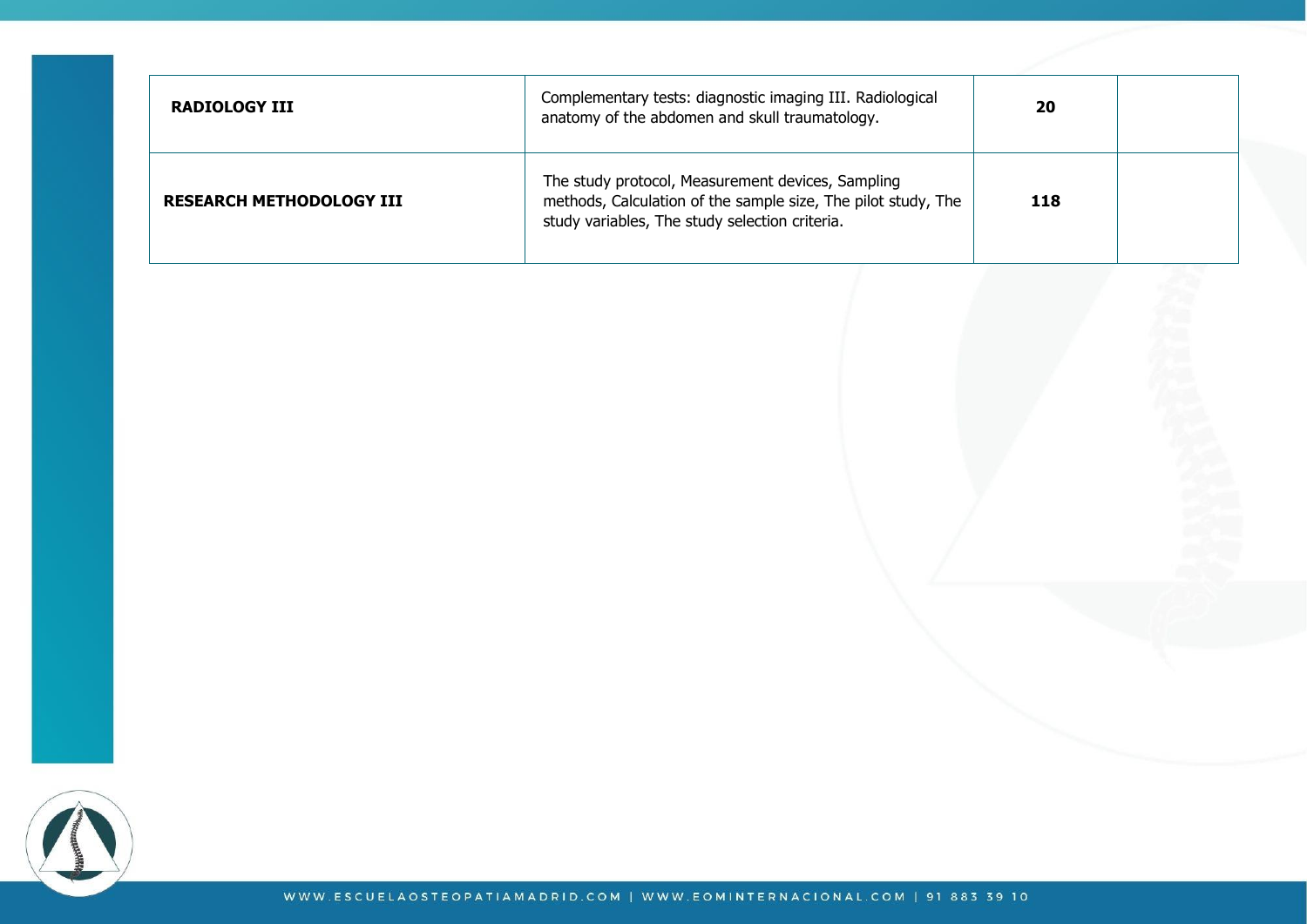# **OSTEOPATHY PROGRAM 5 YEARS 4 COURSE**

| <b>SEMINARS</b>                                                                       | <b>SUBJECTS</b>                                                                                                                | <b>THEORETICAL PRACTICAL</b><br><b>HOURS</b> | <b>HOURS</b> |
|---------------------------------------------------------------------------------------|--------------------------------------------------------------------------------------------------------------------------------|----------------------------------------------|--------------|
|                                                                                       | <b>FRONTAL:</b> Anatomy, biomechanics, diagnosis, dysfunction<br>and treatment.                                                |                                              | 15           |
| <b>CRANIAL OSTEOPATHY II: ETHMOID AND</b><br><b>FRONTAL BONE, SKULL: BONES OF THE</b> | <b>ETHMOID:</b> Anatomy, biomechanics, diagnosis, dysfunction<br>and treatment.                                                | 60                                           |              |
| FACE, PALATINE, LACRIMAL BONE, VOMER,<br><b>NASAL BONES.</b>                          | <b>NASAL BONES:</b> Anatomy, biomechanics, diagnosis,<br>dysfunction and treatment.                                            |                                              |              |
|                                                                                       | PALATINE, LACRIMAL BONE, VOMER: Anatomy,<br>biomechanics, diagnosis, dysfunction and treatment.                                |                                              |              |
| <b>CRANIAL OSTEOPATHY III:</b><br><b>TEMPOROMANDIBULAR JOINT II</b>                   | Frontal head analysis, tongue, malar bone, upper jaw, facial<br>muscles, hyoid system, dental occlusion, trigeminal neuralgia. | 60                                           | 15           |
|                                                                                       | Anatomy                                                                                                                        |                                              |              |
|                                                                                       | Biomechanics of the sacrum                                                                                                     |                                              |              |
| <b>STRUCTURAL OSTEOPATHY IV: THE</b><br><b>SACRUM</b>                                 | Dysfunctions of the sacrum                                                                                                     | 70                                           | 15           |
|                                                                                       | Differential diagnosis of the sacrum                                                                                           |                                              |              |
|                                                                                       | Osteopathic diagnosis of the sacrum                                                                                            |                                              |              |
|                                                                                       | Techniques for the sacrum                                                                                                      |                                              |              |



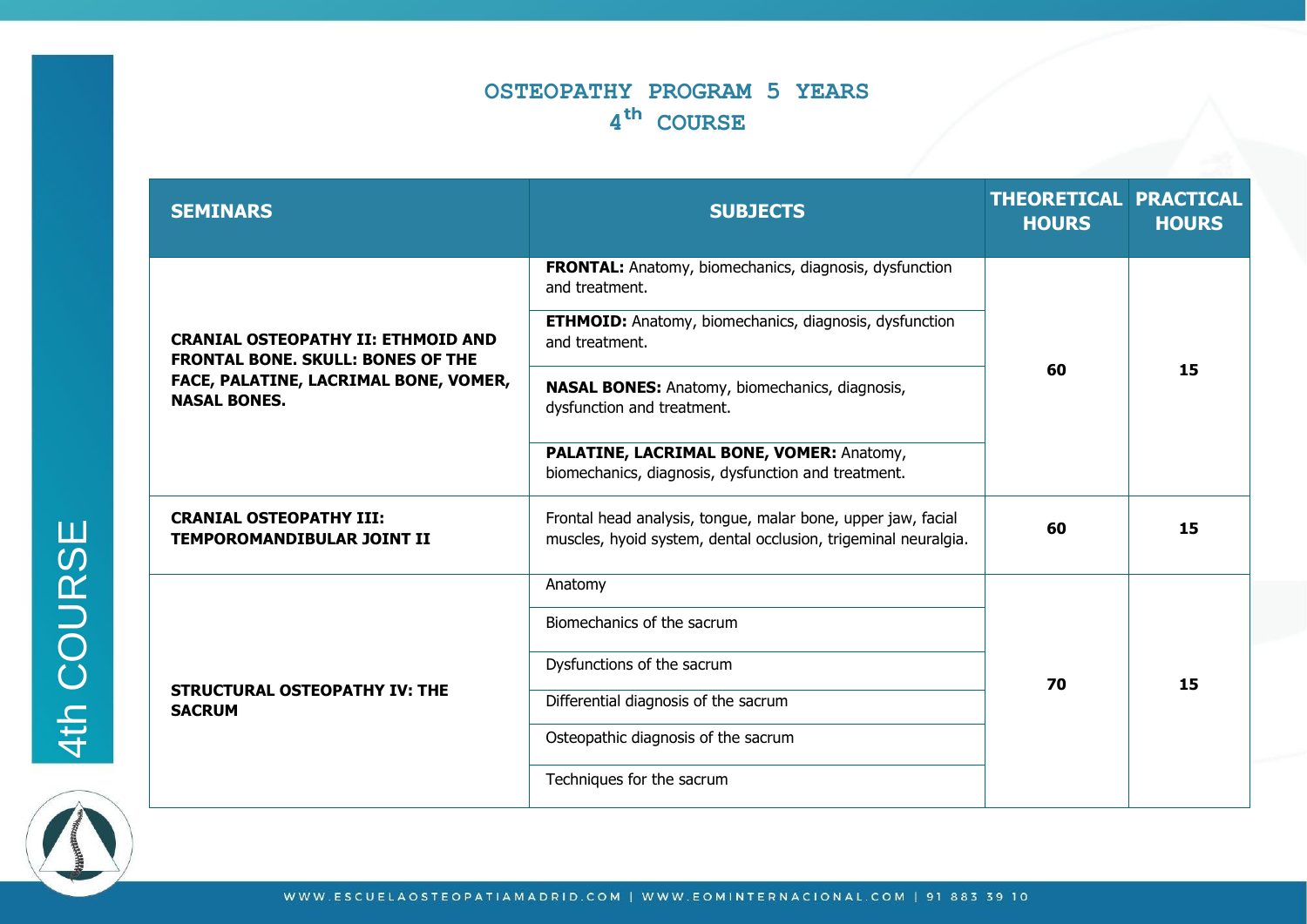| VISCERAL OSTEOPATHY II: GYNECOLOGY,                                  | Female reproductive system: anatomy and pathophysiology.<br>osteopathic techniques.                                                                                                                                                                                   | 70 | 21 |
|----------------------------------------------------------------------|-----------------------------------------------------------------------------------------------------------------------------------------------------------------------------------------------------------------------------------------------------------------------|----|----|
| <b>PROSTATE AND COCCYS.</b>                                          | Anatomy and pathophysiology of the prostate. Techniques.<br>Anatomy of the coccyx, tests and techniques.                                                                                                                                                              |    |    |
| VISCERAL OSTEOPATHY II: INTESTINE,                                   | Concepts of visceral osteopathy, anatomy, physiology,<br>differential diagnosis, pathology and liver techniques.                                                                                                                                                      | 70 | 21 |
| <b>BILE DUCT AND LIVER</b>                                           | Anatomy and physiology of the intestines, intestinal<br>dysfunctions, intestinal pathology and techniques.                                                                                                                                                            |    |    |
| <b>FASCIAL SYSTEM: 2nd PART</b>                                      | Fascial dysfunctions, fascial diagnosis, fascial release, fascial<br>techniques, general information about craniosacral therapy,<br>osteopathic treatment techniques.                                                                                                 | 30 | 21 |
| <b>ENDOCRINOLOGY IN OSTEOPATHY I</b>                                 | Introduction to endocrinology. Inflammation and its<br>relationships with the autonomic and endocrine nervous<br>systems. Integration of osteopathy in the endocrine<br>approach. Importance of the autonomic nervous system.                                         | 50 |    |
| <b>MEDICAL PATHOLOGY IV</b>                                          | <b>GASTROENTEROLOGY II: SEMIOLOGY AND INTESTINAL</b><br>PATHOLOGY AND SEMIOLOGY AND HEPATOBILIARY<br><b>PATHOLOGY</b> Methods of examination of the intestines,<br>warning signs, medical pathology. Hepatobiliary biology,<br>Semiology of the hepatobiliary system. | 25 |    |
|                                                                      | <b>GYNECOLOGY I: ANATOMY, PHYSIOLOGY AND</b><br>PATHOLOGY. Gynecological anatomy, physiology and<br>medical pathology.                                                                                                                                                | 20 |    |
| <b>IMMUNE-NEUROENDOCRINE SYSTEMS</b><br><b>INTERACTIONS IV (INE)</b> | Gynecology: aetiopathogenesis of amenorrhea and<br>dysmenorrhea, sterility, male infertility, congestive prostatitis.<br>Hepatology: jaundice, liver and vagus nerve, intestines, somatic<br>pain, intestine and vagus nerve.                                         | 20 |    |

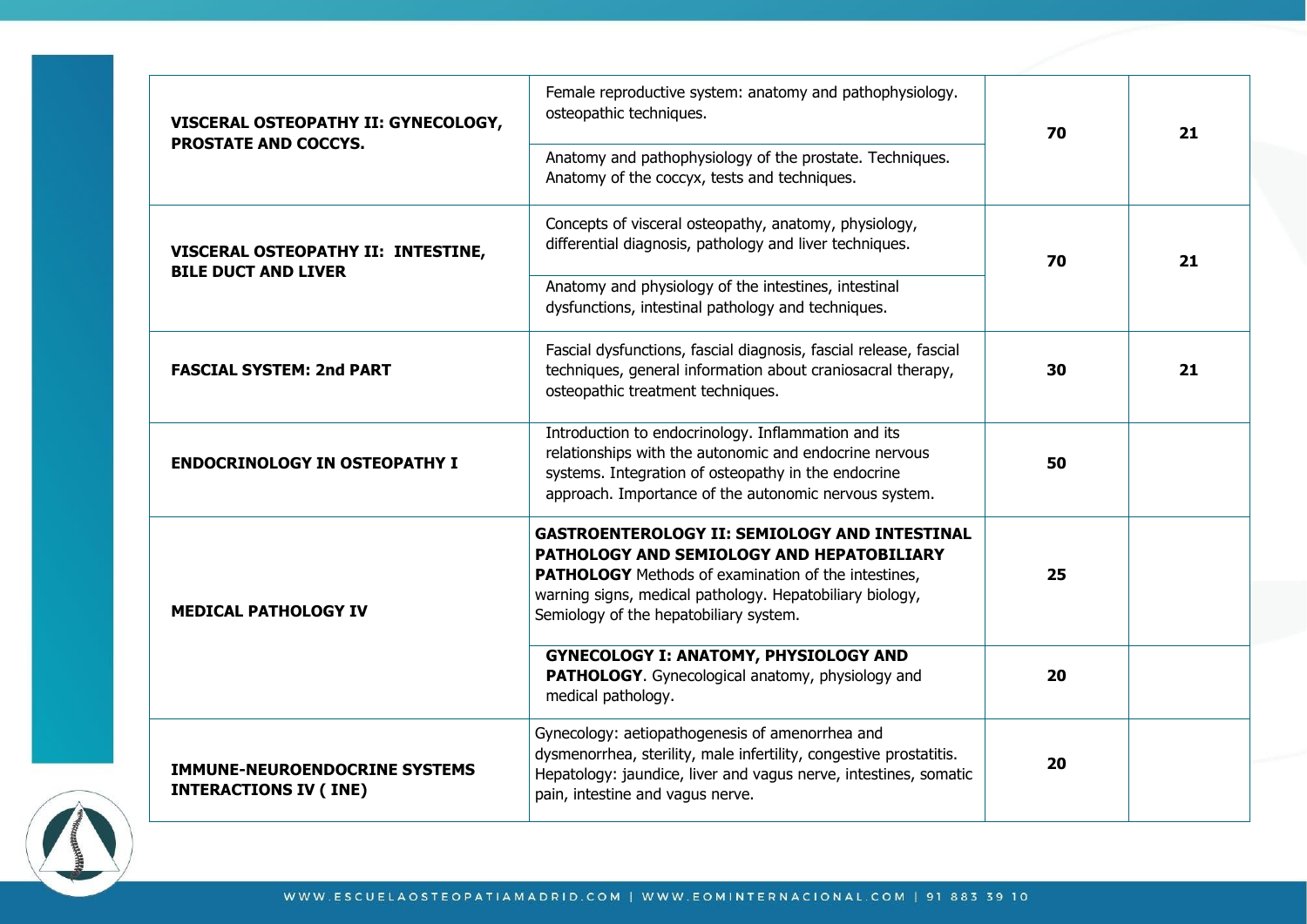| <b>RADIOLOGY IV</b>            | Complementary tests: diagnostic imaging IV. Introduction,<br>Classification of diseases rheumatology, General evaluation,<br>Analytics in rheumatology, Differential diagnosis of mono and<br>polyarthritis.<br>Regional musculoskeletal diseases. Other rheumatic diseases. | 20  |  |
|--------------------------------|------------------------------------------------------------------------------------------------------------------------------------------------------------------------------------------------------------------------------------------------------------------------------|-----|--|
| <b>RESEARCH METHODOLOGY IV</b> | Biostatistics, Statistical analysis, critical reading of scientific<br>information, Analysis of scientific evidence. Writing a scientific<br>article to obtain the D.O.                                                                                                      | 118 |  |

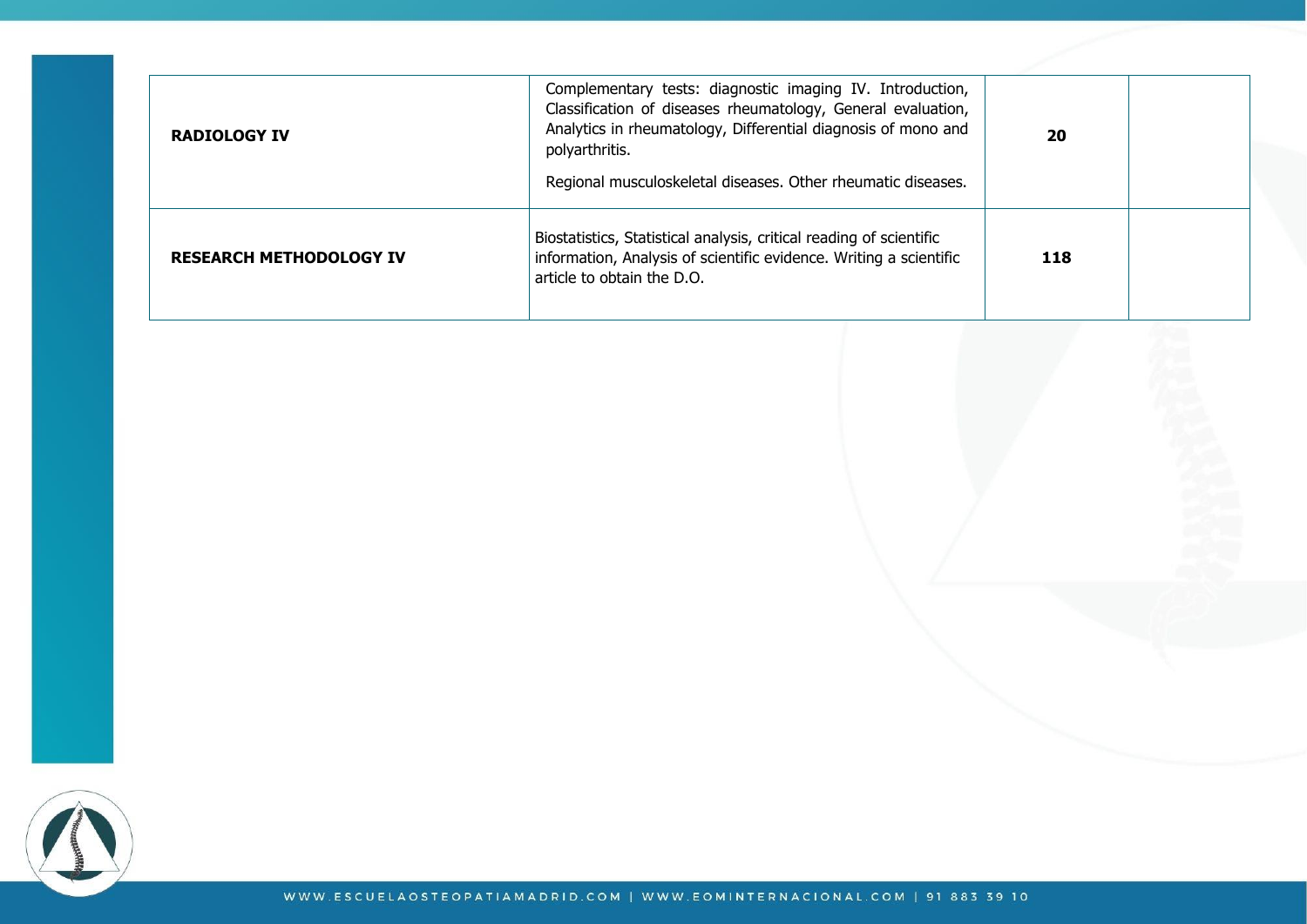# **OSTEOPATHY PROGRAM 5 YEARS 5th COURSE**

| <b>SEMINARS</b>                                                                                                       | <b>SUBJECTS</b>                                                                                                                                                                                                                                                            |    | <b>THEORETICAL PRACTICAL</b><br><b>HOURS</b> |
|-----------------------------------------------------------------------------------------------------------------------|----------------------------------------------------------------------------------------------------------------------------------------------------------------------------------------------------------------------------------------------------------------------------|----|----------------------------------------------|
| <b>OPHTHALMOLOGY AND</b><br><b>OTORHINOLARYNGOLOGY</b>                                                                | <b>OPHTHALMOLOGY:</b> anatomy, osteopathic diagnosis and<br>pathology of the eye. The eye and cranial dysfunctions,<br>osteopathic treatment.                                                                                                                              | 68 | 21                                           |
|                                                                                                                       | <b>OTORHINOLARYNGOLOGY:</b> anatomy and dysfunctions of<br>the throat, tinnitus, otitis, sinusitis, vertigo.                                                                                                                                                               |    |                                              |
| <b>OSTEOPATHY AND ARTERIAL SYSTEM</b>                                                                                 | Arterial physiology, arterial dysfunction, pulses. Arterial<br>diagnosis, abdominal arteries, thoracic arteries, cervicocephalic<br>arteries, arteries of the upper limbs, arteries of the lower<br>limbs. Dysfunction, diagnosis and osteopathic treatment<br>techniques. | 68 | 21                                           |
| <b>STRUCTURAL OSTEOPATHY V:</b><br><b>CRANIOCERVICAL JUNCTION: OCCIPITAL</b><br><b>BONE, ATLAS AND AXIS VERTEBRAE</b> | Generalities, occipital condyles, the atlas, vascularization of the<br>skull, dizziness, migraines and headaches, the axis, test and<br>osteopathic treatment techniques.                                                                                                  | 70 | 21                                           |



5th COURSE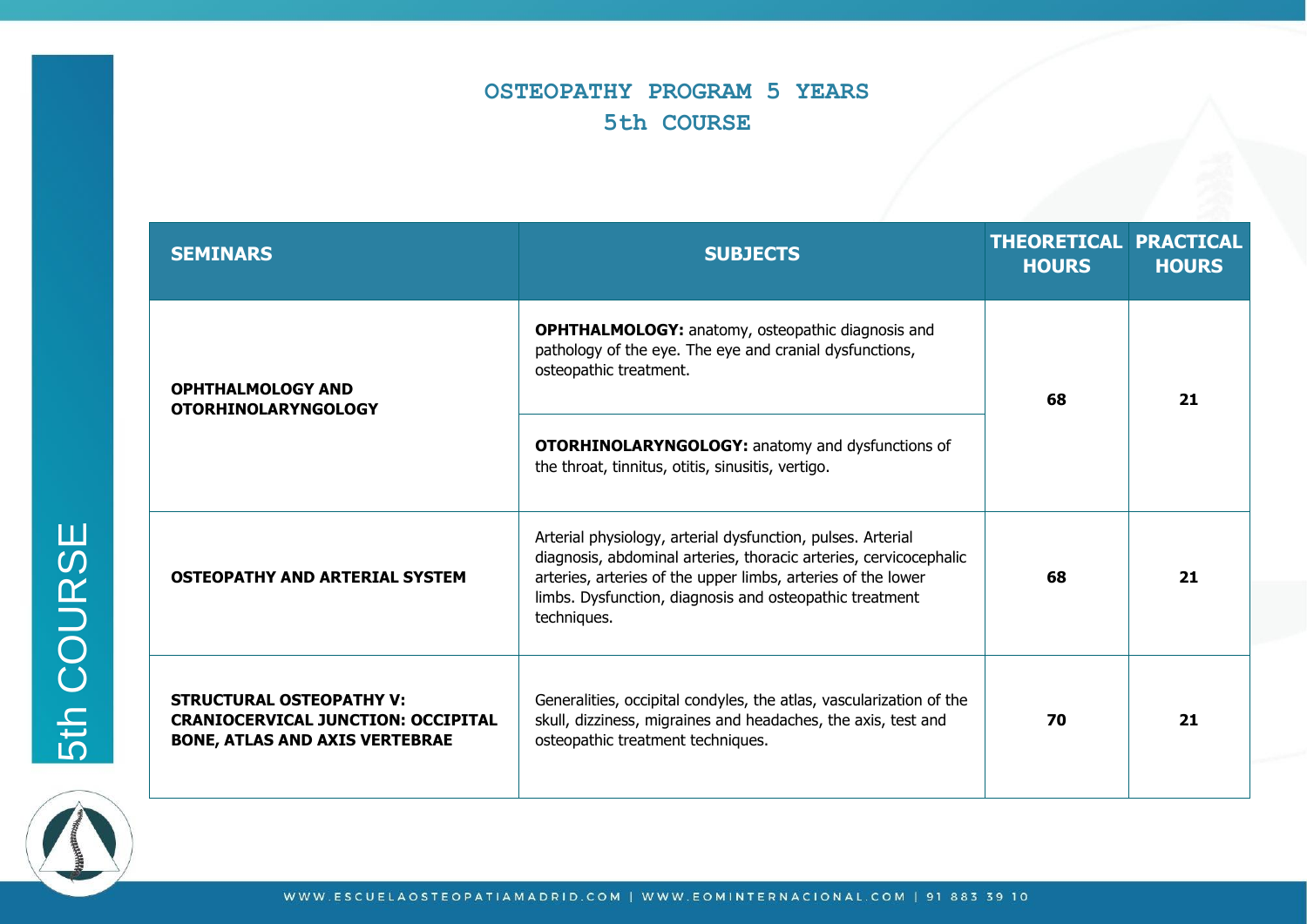| VISCERAL OSTEOPATHY III: HEART,<br>LUNG, KIDNEYS, BLADDER AND<br><b>LYMPHATIC SYSTEM</b> | <b>HEART AND STERNUM: Presentation of the cardiac</b><br>diagnosis. Anatomy and physiology of the heart. Osteopathic<br>pathophysiology, osteopathic diagnosis in cardiology,<br>treatment protocol and techniques. Anatomy, physiology,<br>dysfunctions, osteopathic diagnosis and techniques of the<br>sternum. | 70 |    |
|------------------------------------------------------------------------------------------|-------------------------------------------------------------------------------------------------------------------------------------------------------------------------------------------------------------------------------------------------------------------------------------------------------------------|----|----|
|                                                                                          | LUNG: Lung Anatomy, Respiratory Physiology, Osteopathic<br>Diagnosis of the Lung, Osteopathic Physiopathology, Thoracic<br>Radiodiagnosis, Protocol and Treatment Techniques.                                                                                                                                     |    |    |
|                                                                                          | LYMPHATIC SYSTEM: Lymph nodes, Mechanisms that<br>determine the flow, Notions of immunity, Microbiological<br>considerations and infectious diseases, dysfunctions and<br>differential diagnosis of the lymphatic system, Techniques for<br>the Lymphatic System                                                  |    | 30 |
|                                                                                          | KIDNEYS: Renal anatomy and physiology, kidney<br>dysfunctions and diagnosis, dysfunctions and differential<br>diagnosis. Treatment techniques. Anatomy, physiology and<br>pathology of the bladder. Osteopathic diagnosis and treatment<br>techniques.                                                            |    |    |
| <b>OSTEOPATHY AND PEDIATRICS I</b>                                                       | Anatomy of the skull, fontanelles and sutures of the newborn,<br>osteology, development and growth of the skull. Childbirth:<br>childbirth generalities, dystocia, craniofacial disorders in the<br>newborn, pathologies of the newborn, examination and<br>treatment techniques.                                 | 68 | 21 |
| <b>OSTEOPATHY AND PEDIATRICS II</b>                                                      | Problems of childbirth, neonatal pathologies, newborn<br>techniques.                                                                                                                                                                                                                                              | 68 | 21 |
| <b>ENDOCRINOLOGY IN OSTEOPATHY II</b>                                                    | Visceral Endocrinology. Hypothalamic-pituitary-adrenal axis.<br>Thyroid. Andrology and Gynecology.                                                                                                                                                                                                                | 50 |    |
| <b>IMMUNE-NEUROENDOCRINE SYSTEMS</b><br><b>INTERACTIONS V (INE)</b>                      | Cardiology, Pulmonology, Nephrology.                                                                                                                                                                                                                                                                              | 20 |    |

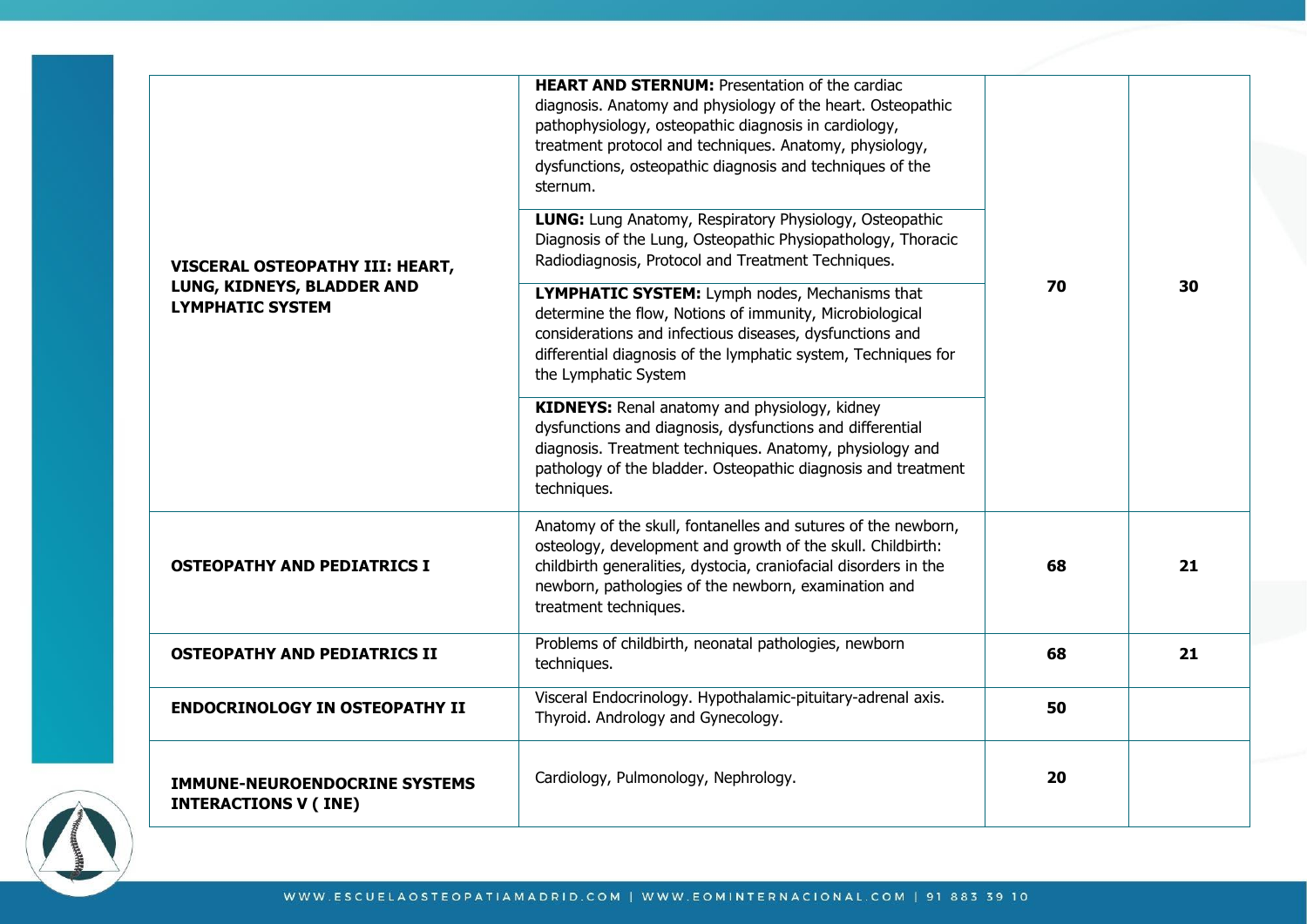| <b>MEDICAL PATHOLOGY V</b> | CARDIOLOGY: ANATOMY, PHYSIOLOGY AND<br>PATHOLOGY. Cardiac anatomy and pathophysiology. Cardiac<br>examination and pathology.                                                                                                                         | 20 |
|----------------------------|------------------------------------------------------------------------------------------------------------------------------------------------------------------------------------------------------------------------------------------------------|----|
|                            | <b>LYMPHATIC SYSTEM</b>                                                                                                                                                                                                                              |    |
|                            | The lymph, structure and circulation of the lymphatic system.<br>Summary of lymph node groups used in lymphatic drainage.<br>Immunity. Hypersensitivity reactions                                                                                    | 15 |
|                            | <b>VASCULAR SYSTEM</b> Classification of blood vessels, structure,<br>nutrition and innervation of blood vessels. Arterial and venous<br>system. Physiology of the vascular system.                                                                  | 25 |
|                            | <b>UROLOGY</b> Urological clinical examination, Congenital<br>urogenital anomalies, Urinary tract infection, Sexually<br>transmitted diseases, other pathologies.                                                                                    | 15 |
|                            | NEPHROLOGY Renal anatomophysiology, Semiology of<br>kidney and urinary tract diseases, Urinary tract signs and<br>symptoms, urine tests, Syndromes and renal pathology, The<br>kidney and systemic diseases.                                         | 25 |
|                            | <b>INFECTOLOGY</b> Community-acquired pulmonology,<br>nosocomial infections, upper respiratory infections, sexually<br>transmitted diseases.                                                                                                         | 20 |
|                            | <b>HEMATOLOGY</b> Pathology in hematology                                                                                                                                                                                                            | 20 |
|                            | PULMONOLOGY I: ANATOMY, PHYSIOLOGY AND<br><b>PATHOLOGY</b> Anatomy and physiology of the respiratory<br>system, examination of respiratory function, clinical<br>examination techniques of the respiratory system. Respiratory<br>medical pathology. | 20 |
| <b>RADIOLOGY V</b>         | Complementary tests: diagnostic imaging V.                                                                                                                                                                                                           | 20 |

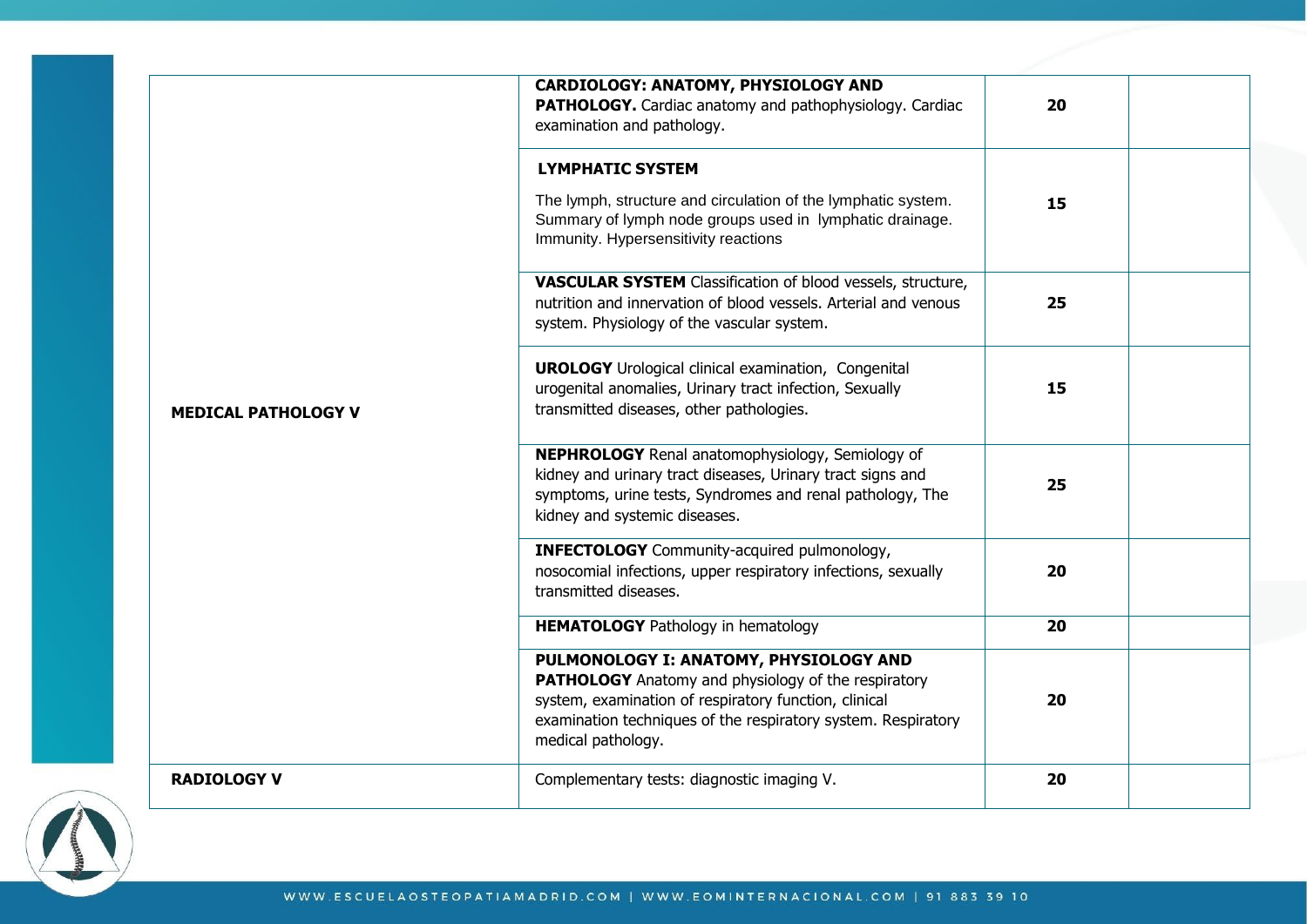| OSTEOPATHIC CLINICAL REASONING<br>AND ADVANCED TECHNIQUES.       | Clinical Cases in classroom and supervised clinical practice.                                                                                                                                                                                                                                                                                                                                                                                                                                                                                                                                                                                          |    | 409 |
|------------------------------------------------------------------|--------------------------------------------------------------------------------------------------------------------------------------------------------------------------------------------------------------------------------------------------------------------------------------------------------------------------------------------------------------------------------------------------------------------------------------------------------------------------------------------------------------------------------------------------------------------------------------------------------------------------------------------------------|----|-----|
| PSYCHOLOGICAL FACTORS IN THE<br>THERAPIST-PATIENT RELATIONSHIP   | Psychological concepts of interest in the therapeutic<br>relationship, understanding the patient and their behavior<br>facing the problem. Attributional styles, action tendencies,<br>attachment theory or polyvagal theory. Objective: to achieve a<br>more solid therapeutic relationship with which to help our<br>patient.                                                                                                                                                                                                                                                                                                                        | 5  |     |
| <b>STRATEGIES FOR A SUCCESSFUL</b><br><b>PROFESSIONAL CAREER</b> | Personal development skills. The concept of personal and<br>professional branding. Financial Freedom. professional<br>independence. Salary levels and comfort zone. Mental attitude<br>and expectations. Goals and career planning. Relationship<br>management. Leadership, talents and personal brand.<br>limitations to your personal and professional development.<br>The concept of facilitators. The loyalty of patients. Disciplinary<br>and methodological learning, diagnostic capacity, decision and<br>therapeutic implementation. Focus efforts. Maximize results.<br>Construction network of alliances. Development of personal<br>values. | 10 |     |